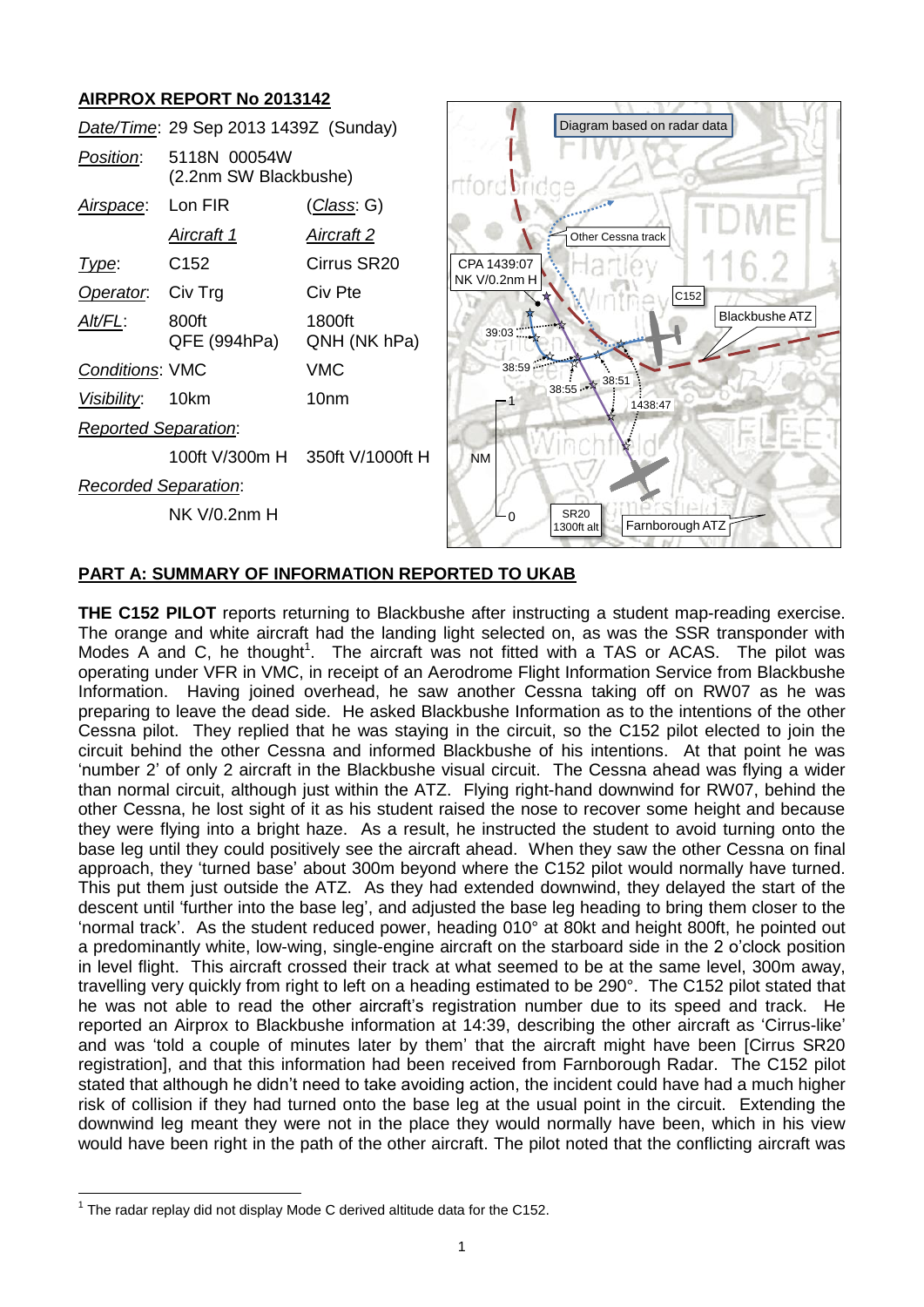not in contact with Blackbushe, and that he was not aware of any other traffic in the Blackbushe ATZ other than himself, the other Cessna and rotary traffic operating on the northern side of the airfield.

He assessed the risk of collision as 'Medium'.

**THE SR20 PILOT** reports conducting a transit flight, flying 'between the Odiham, Farnborough and Blackbushe zones'. The white aircraft had navigation, strobe and landing lights selected on, as was the SSR transponder; the selected Modes were not reported<sup>2</sup>. The aircraft was not fitted with a TAS or ACAS. The pilot was operating under VFR in VMC, in receipt of a Basic Service from Farnborough LARS(W). The pilot stated that a 'higher' service was not available due to controller workload. He believed he was flying at altitude 1800ft, in order to remain below 'traffic holding at 2000ft' and above 'circuit traffic outside zones'. The SR20 pilot was visual with a C152 in his right 1 o'clock position, crossing from right to left. He assessed that his track, heading 325° at 140kt, would have taken him behind the C152, but at 'shorter range' the C152 pilot turned right and the SR20 pilot elected to pass high and right as it was 'now obvious' that the C152 pilot was 'very wide base leg' for Blackbushe. The SR20 pilot stated that there was no risk of collision as he was visual with the C152 for some time before he passed it.

He assessed the risk of collision as 'None'.

**THE FARNBOROUGH LARS CONTROLLER** reports that shortly after taking over a very busy Farnborough LARS(W) position, a colleague informed him that a pilot not on the LARS(W) frequency was filing an Airprox against another aircraft that might have been on the LARS(W) frequency. No reference to the incident was made on the LARS(W) frequency and no further information was provided to the controller during the remainder of his shift. When he returned to work, after his 3 day break, he was informed that an aircraft in the vicinity of the Blackbushe ATZ had filed an Airprox against an aircraft that might have been on the LARS(W) frequency.

#### **Factual Background**

The weather for Farnborough (3.9nm southeast) was recorded as follows:

METAR EGLF 291420Z 07011KT 9999 FEW025 20/14 Q1006 METAR EGLF 291450Z 07012KT 9999 FEW024 17/12 Q1006

#### **Analysis and Investigation**

#### **CAA ATSI**

 $\overline{a}$ 

The incident occurred at 1439:07, 2.3nm southwest of Blackbushe Airport, within Class G airspace, just outside the Blackbushe ATZ, between a Cessna 152 and a Cirrus SR20. The Blackbushe ATZ comprises a circle of radius 2nm, centred at 511926N 0005051W on RW07/25 and extending to a height of 2000ft above aerodrome level (elevation 325ft), excepting that part of the circle located south of the M3 motorway.

The C152 pilot was operating under VFR in the right hand visual circuit for RW07 at Blackbushe Airport and was in receipt of an Aerodrome Flight Information Service (AFIS) from Blackbushe Information on frequency 122.300MHz. The UK AIP page AD 2.EGLK-6, dated 2 May 2013, states that the circuit height for light single-engine aircraft by day is 800ft (QFE), which equates to an altitude of 1125ft.

The SR20 pilot was operating on a VFR flight and routed to the southwest of Farnborough and then to the west of the Blackbushe ATZ. The SR20 pilot was in receipt of a Basic Service from Farnborough LARS(W) on frequency 125.250MHz.

 $^{2}$  The radar replay displayed Modes A, C and S derived data for the SR20.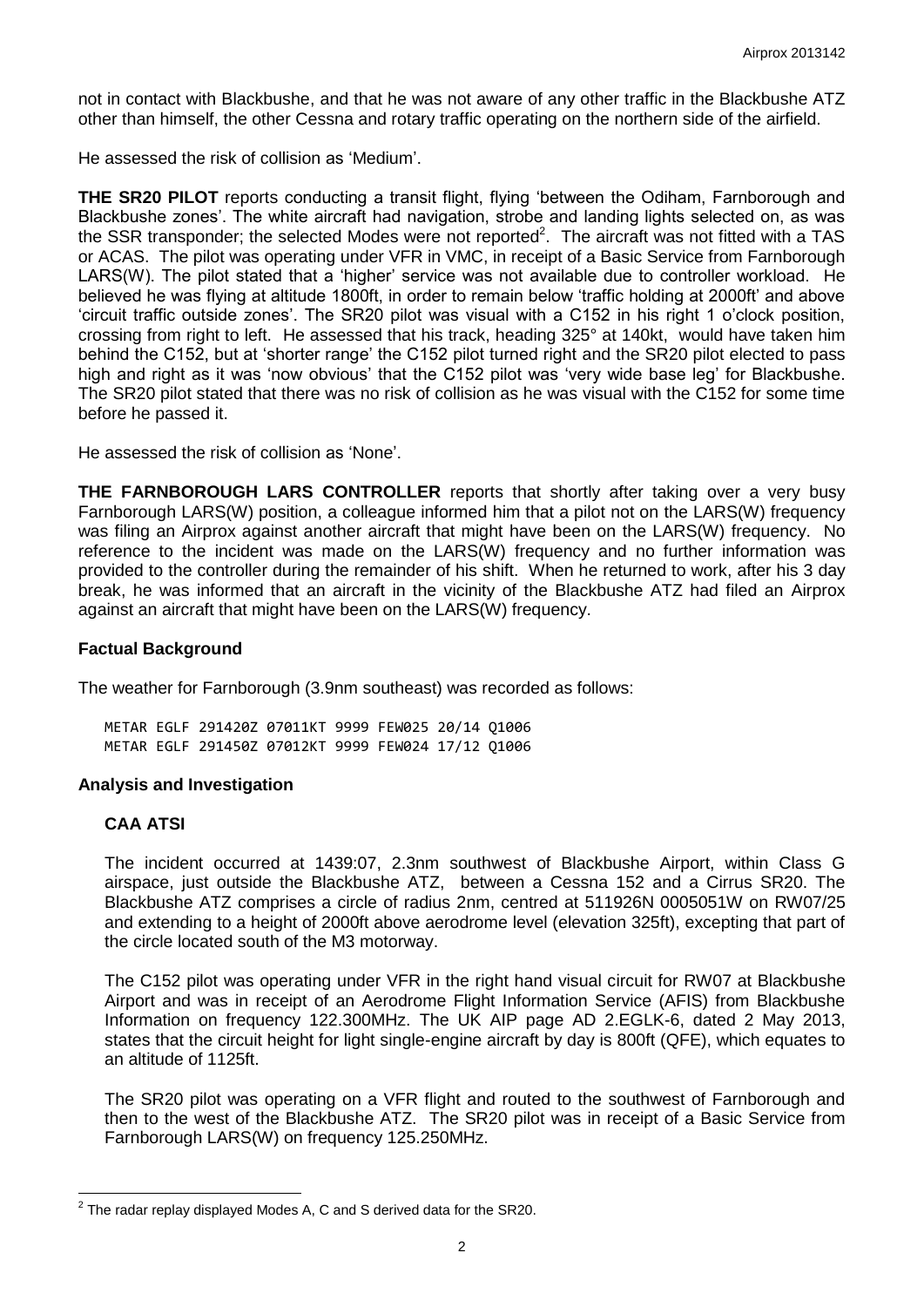CAA ATSI had access to Farnborough and Blackbushe RTF recordings, area radar recordings together with written reports from the Farnborough controller and the pilots of both aircraft. Explanatory note (6) from the CAA certified speech transcript for Blackbushe Information states:

'Throughout the period of this extract, transmissions to and from [C152 C/S] are clipped and in some cases appear to be missing from the original recording. The airport staff are aware of this issue.'

The Blackbushe FISO reported QFE as 994hPa.

At 1428:53, the SR20 pilot contacted Farnborough LARS(W) and reported 6 miles north of [departure airfield] routeing to [destination] at 1400ft on 1006hPa, requesting a Basic Service. The Farnborough controller instructed the SR20 pilot to select a squawk of 0435 and agreed a Basic Service.

At 1433:44, the C152 pilot reported, *"descending deadside"* and was advised to report downwind. At 1436:34, the C152 pilot requested the intentions of the other Cessna pilot, who was climbing out; the FISO advised that he was remaining in the circuit. The C152 pilot reported that he would follow the other Cessna as 'number 2'.

At 1437:27, the SR20 pilot was passing 3.4nm southwest of Farnborough at an altitude of 1300ft with the two Cessna aircraft in the circuit at Blackbushe. The C152 pilot reported downwind at 1438:27 and was advised to report final with one ahead. At this point the SR20 pilot was 2.7nm southwest of Blackbushe at altitude 1300ft. The lateral distance between the two aircraft was 0.9nm, as shown in Figure 1 below.



Figure 1: Swanwick MRT at 1438:27

At 1438:51, the SR20 passed 0.2nm behind the C152 which had extended the downwind leg to a position just outside the Blackbushe ATZ, as shown in Figure 2 below.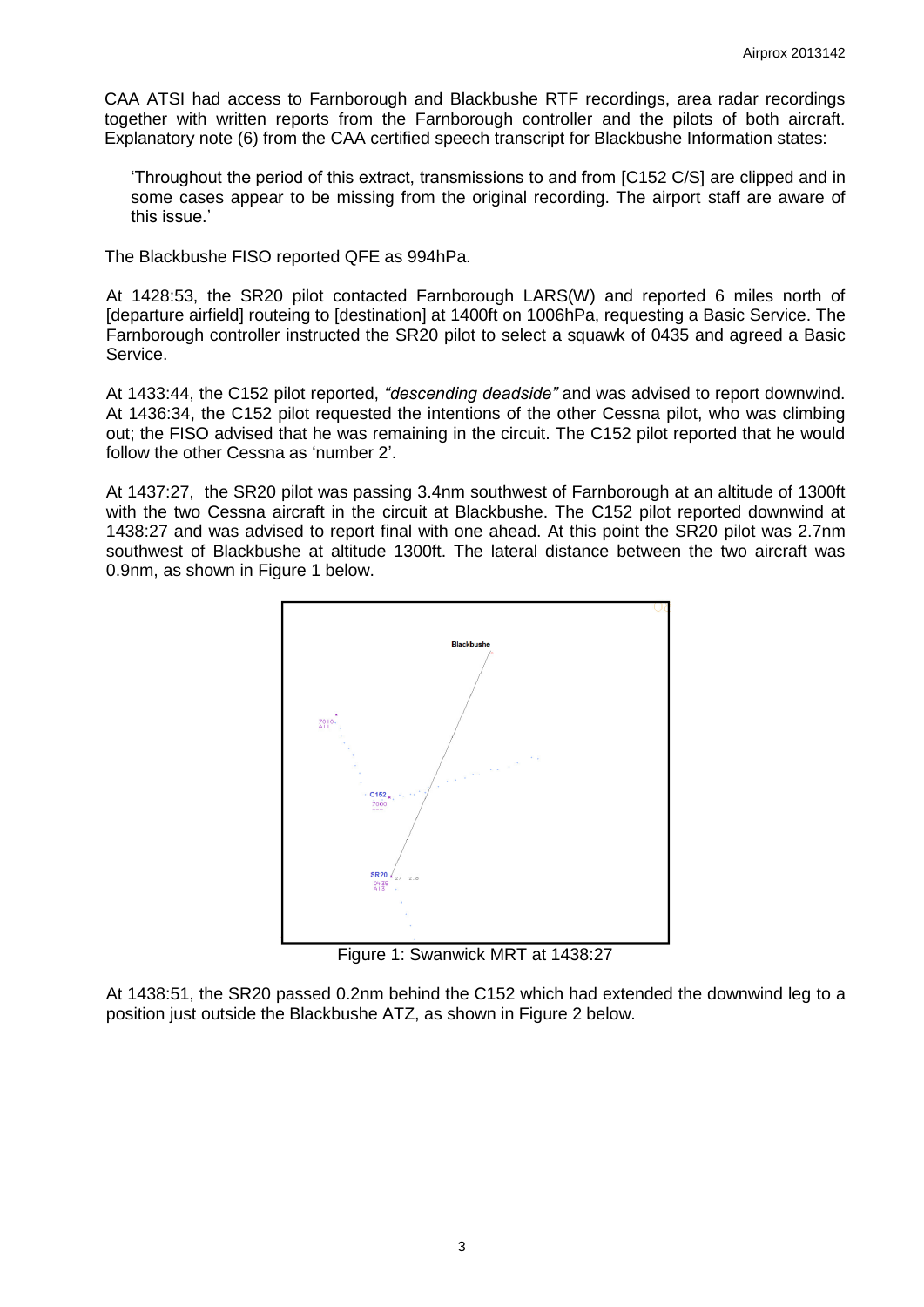

Figure 2: Swanwick MRT at 1438:51

The C152 pilot then turned crosswind and both aircraft tracked north-northwest, separated by 0.2nm. At 1439:07, the SR20 pilot was at altitude 1300ft, 2.3nm southwest of Blackbushe and was in the C152 pilot's 2 o'clock position at a range of 0.2nm*,* see Figure 3 below.



Figure 3: Swanwick MRT at 1439:07

The C152 pilot then commenced a right turn onto a northerly track and, at 1439:15, passed 0.2nm south of the SR20 which was just outside the Blackbushe ATZ, at a range of 2.1nm from Blackbushe, see Figure 4 below.



Figure 4: Swanwick MRT at 1439:15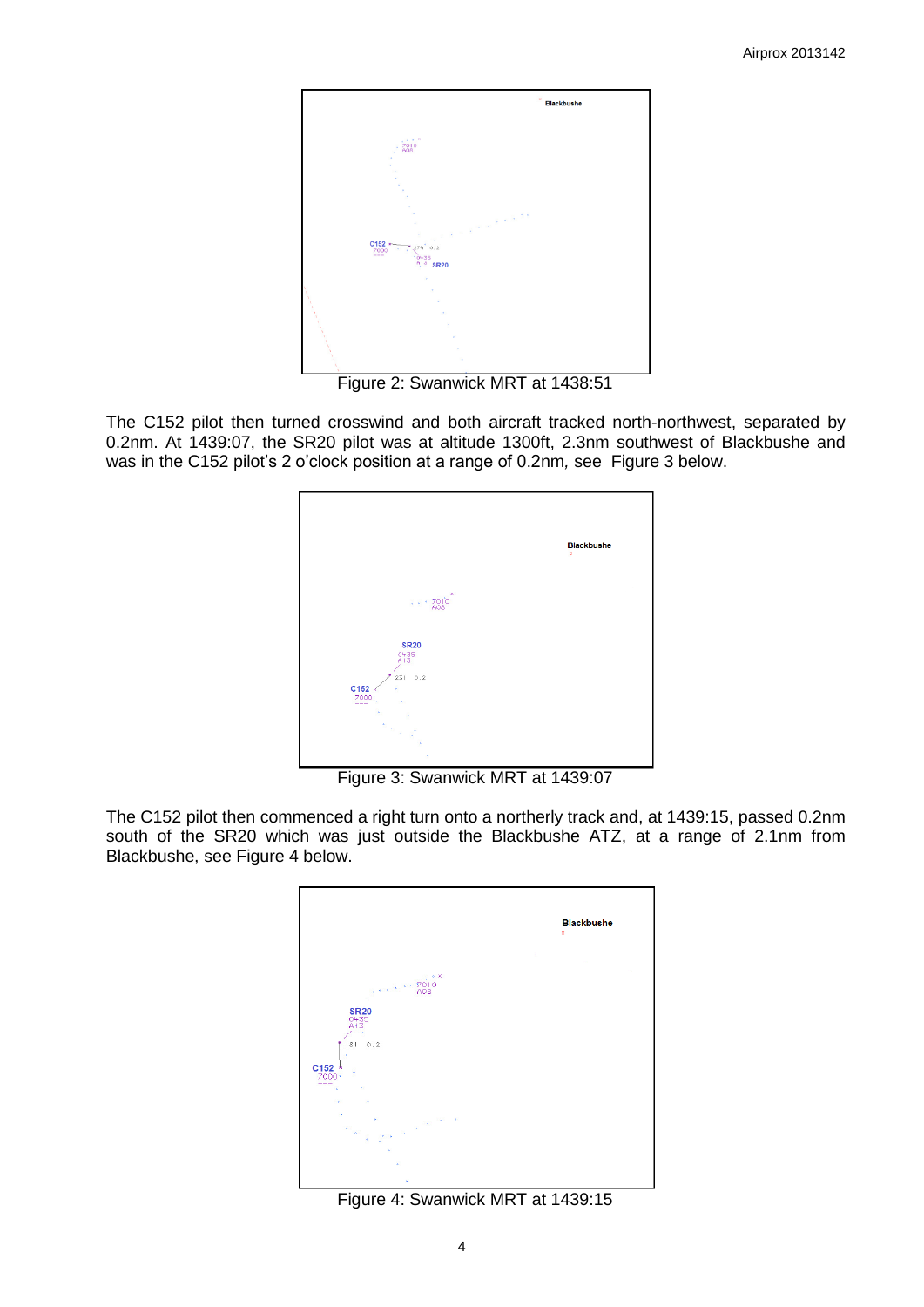Separation increased and the C152 pilot continued in the circuit without further incident. At 1449:01, the SR20 pilot was transferred to Farnborough LARS(N).

The SR20 was shown on radar to be at altitude 1300ft (QNH 1006hPa) and the C152 pilot's written report indicated flying at the circuit height of 800ft QFE 994, which converts to an altitude of 1124ft using QNH 1006hPa. It is likely that the C152 pilot was 200ft below the level of the SR20 with a minimum lateral distance of 0.2nm at the point when the C152 pilot indicated that the SR20 was first sighted in his 2 o'clock.

The SR20 pilot was in receipt of a Basic Service from Farnborough LARS(W) and passed just to the west of the Blackbushe remaining outside the ATZ. The controller was not required to pass traffic information or monitor the SR20. CAP 774, UK Flight Information Services, Chapter 2, Page 1, paragraphs 1 and 5, state:

'A Basic Service is an ATS provided for the purpose of giving advice and information useful for the safe and efficient conduct of flights. This may include weather information, changes of serviceability of facilities, conditions at aerodromes, general airspace activity information, and any other information likely to affect safety. The avoidance of other traffic is solely the pilot's responsibility.

*Basic Service relies on the pilot avoiding other traffic, unaided by controllers/FISOs. It is essential that a pilot receiving this service remains alert to the fact that, unlike a Traffic Service and a Deconfliction Service, the provider of a Basic Service is not required to monitor the flight.'*

'Pilots should not expect any form of traffic information from a controller/FISO, as there is no such obligation placed on the controller/FISO under a Basic Service outside an Aerodrome Traffic Zone (ATZ), and the pilot remains responsible for collision avoidance at all times. However, on initial contact the controller/FISO may provide traffic information in general terms to assist with the pilot's situational awareness. This will not normally be updated by the controller/FISO unless the situation has changed markedly, or the pilot requests an update. A controller with access to surveillance-derived information shall avoid the routine provision of traffic information on specific aircraft, and a pilot who considers that he requires such a regular flow of specific traffic information shall request a Traffic Service. However, if a controller/ FISO considers that a definite risk of collision exists, a warning may be issued to the pilot.'

#### **UKAB Secretariat**

This incident presented a simple but changing geometry, resulting in a complex interaction of the Rules of the Air. Whilst the SR20 pilot was required to conform to the pattern of traffic intending to land at Blackbushe<sup>3</sup>, it could be argued that he made a reasonable assumption that the C152 pilot was not 'intending to land', but was leaving the circuit. His sighting of the C152 allowed him to make an assessment that he would pass behind, thereby giving way to traffic on his right<sup>4</sup>. The C152 pilot's late turn on to the base leg then placed the SR20 pilot in an overtaking position, which he discharged by remaining on the right<sup>5</sup>. Whilst the Rules of the Air is the statutory basis upon which flight in the UK is conducted, the importance of good planning, good airmanship and the sensible decision making which follows cannot be overstated. Ultimately, both pilots were equally responsible for collision avoidance $6$ , a responsibility which they met.

#### **Summary**

A C152 and SR20 flew into confliction at 1439 on  $29<sup>th</sup>$  September 2013, just outside the southwest boundary of the Blackbushe ATZ. The C152 pilot was operating under VFR in the visual circuit at Blackbushe, in receipt of an AFIS from Blackbushe Information. The SR20 pilot was to the west of the Blackbushe ATZ, in level transit, operating under VFR and in receipt of a Basic Service from Farnborough LARS(W).

 $\frac{3}{4}$  ibid., Rule 12 (Flight in the vicinity of an aerodrome).

ibid., Rule 9 (Converging).

<sup>5</sup> ibid., Rule 11 (Overtaking).

 $6$  Rules of the Air 2007 (as amended), Rule 8 (Avoiding aerial collisions).